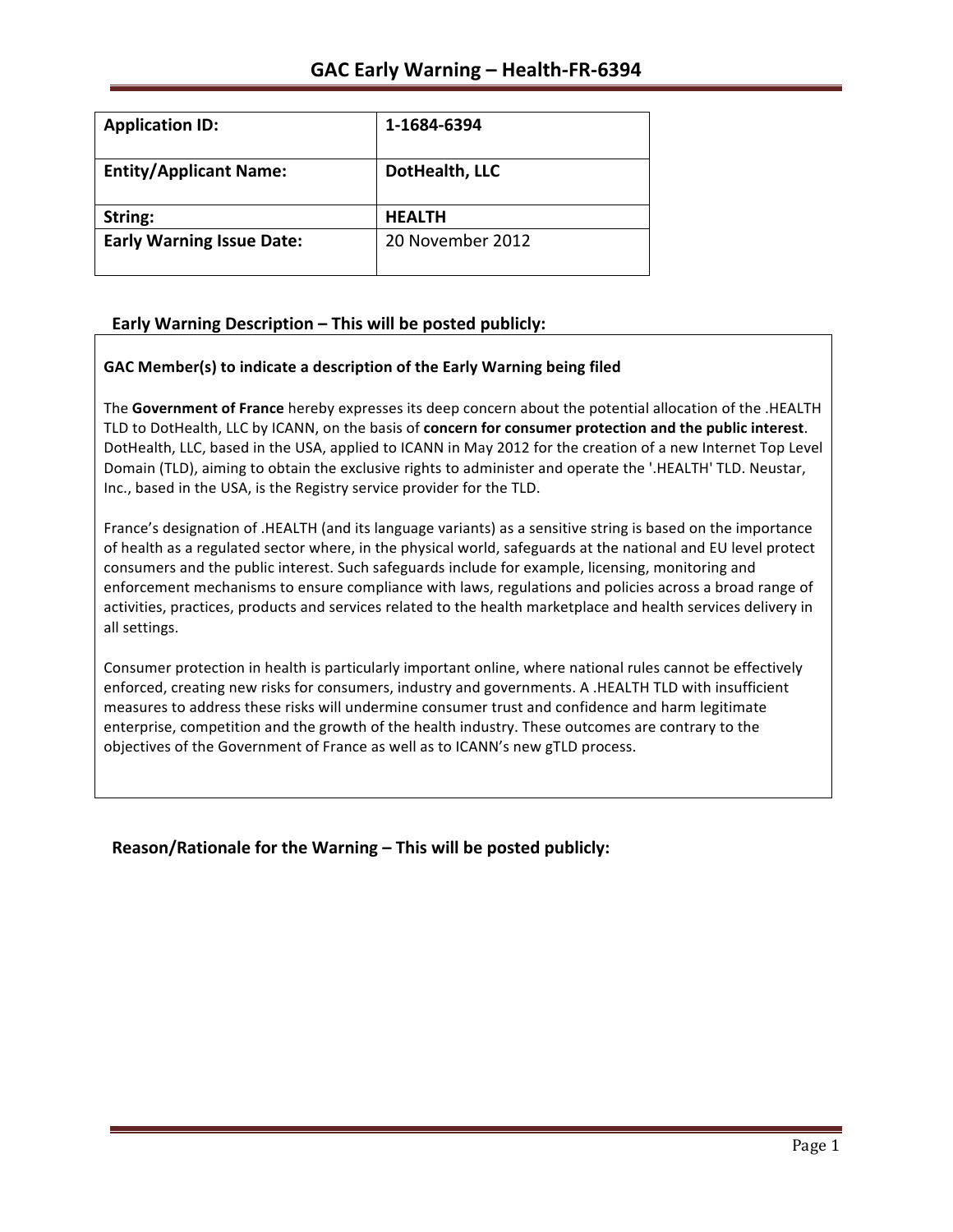## **GAC Member(s)** to indicate the reason and rationale for the Early Warning being filed.

As a generic TLD linked to a regulated sector, .HEALTH and its language variants demand greater scrutiny, robust protection measures and adequate assurance that the domain will be operated in the public interest. The Government of France is issuing this Early Warning towards that objective.

The Government of France has long recognized that health online carries specific risks, affecting consumers, the marketplace and governments. It has led the way by engaging with the Health On the Net (HON) Foundation to apply agreed quality criteria for protection of consumers and maintaining trust in the online health marketplace, to health websites operated under the ccTLD ".fr". This experience underscores the government's belief that the .HEALTH TLD and its language variants should be operated with a well-defined quality assurance scheme, designed as an integral part of the TLD's business model.

DotHealth, LLC attempts to differentiate its application from other open and unrestricted generic TLDs, as a "safe, trustworthy and secure" TLD. The applicant intends to use Legitscript to provide fraud and abuse monitoring, including for activities such as illegal sales of pharmaceuticals. Beyond this, there is limited description of quality assurance measures to protect the health consumer. The application describes some of the risks of health online, but does not provide sufficient evidence of policies and other measures to mitigate them. It is not clear how the bulk of requests for domain registrations will be handled (e.g., sold on a firstcome basis). Nor is it clear what criteria will be used for selling "selected reserved health names" following a "request for information" submitted by prospective registrants.

Addressing these aspects alone is not enough, however. Consistent with its objective to protect the public interest, ICANN should not consider .HEALTH and its language variants as merely another generic name and should not proceed in allocating the TLD in this round. Health is a cross-border concern, and the domain instead must be seen as a TLD with a significant potential for the global community. Clearly, it is not in the public interest to entrust an entity which is not affiliated with, endorsed by, or otherwise connected to the global health community with the responsibility for operating the .HEALTH TLD or its language variants.

Earlier this year the World Health Organization, a number of NGOs and other members of the health community solicited ICANN and the GAC to postpone the attribution of the .HEALTH TLD to the next round, to allow consultation with the global health community on how to manage and operate the TLD. The Government of France aligns itself with this request and with the other Early Warnings for the .HEALTH TLD.

# **Supporting GAC Members (Optional):**

## **I** I agree to include the supporting GAC members in the publication of this Early Warning

| the control of the control of the control of the control of the control of the control of |  |
|-------------------------------------------------------------------------------------------|--|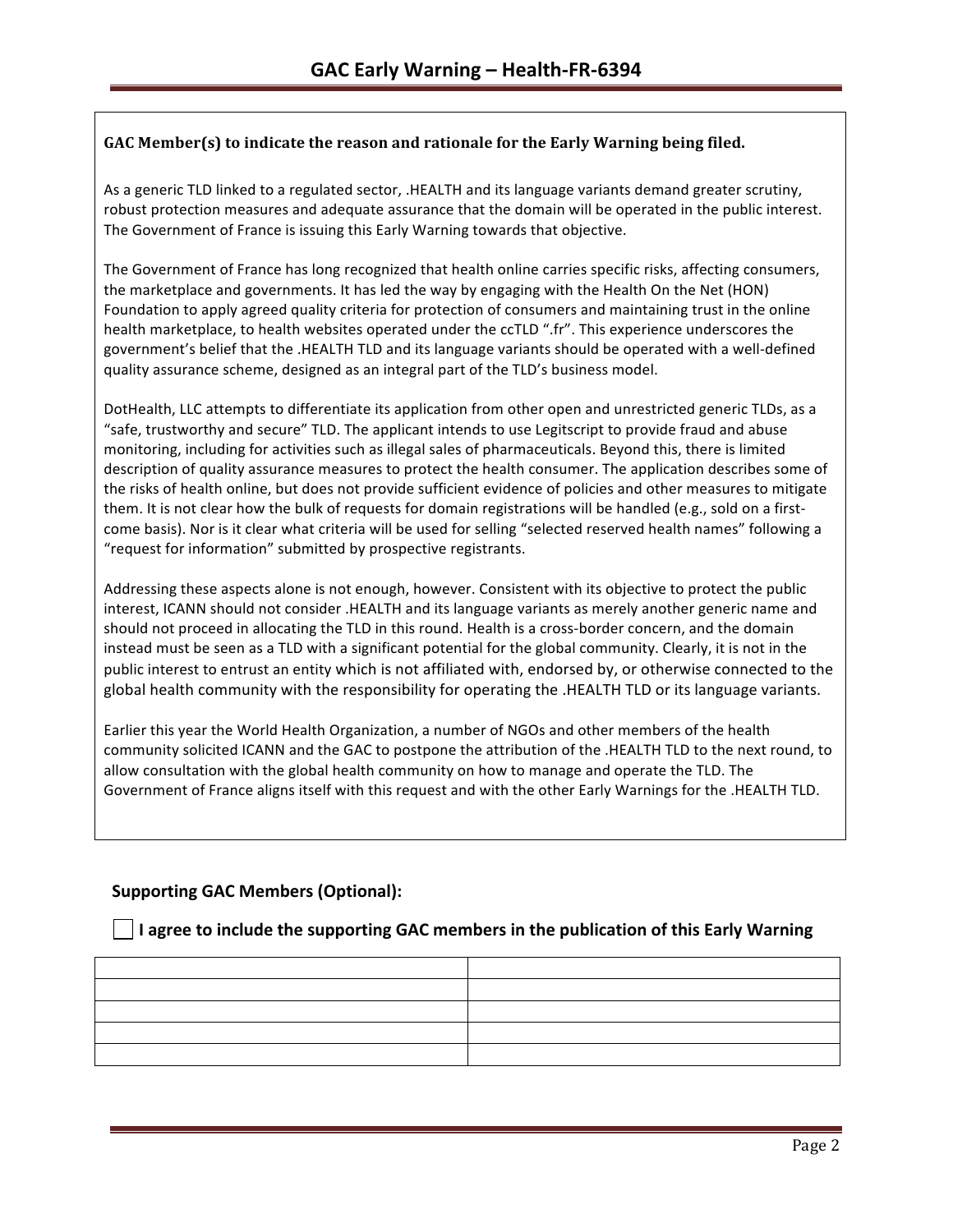## **Possible Remediation steps for Applicant – This will be posted publicly:**

GAC Member(s) to identify possible remediation steps to be taken by the applicant The applicant should withdraw their application based on the information provided above

## **Further Notes from GAC Member(s) (Optional) – This will be posted publicly:**

# **INFORMATION FOR APPLICANTS**

# **About GAC Early Warning**

The GAC Early Warning is a notice only. It is not a formal objection, nor does it directly lead to a process that can result in rejection of the application. However, a GAC Early Warning should be taken seriously as it raises the likelihood that the application could be the subject of GAC Advice on New gTLDs or of a formal objection at a later stage in the process. Refer to section 1.1.2.4 of the Applicant Guidebook (http://newgtlds.icann.org/en/applicants/agb) for more information on GAC Early Warning.

# **Instructions if you receive the Early Warning**

**ICANN** strongly encourages you work with relevant parties as soon as possible to address the concerns **voiced in the GAC Early Warning.** 

#### **Asking questions about your GAC Early Warning**

If you have questions or need clarification about your GAC Early Warning, please contact gacearlywarning@gac.icann.org. As highlighted above, ICANN strongly encourages you to contact gacearlywarning@gac.icann.org as soon as practicable regarding the issues identified in the Early Warning. 

#### **Continuing with your application**

If you choose to continue with the application, then the "Applicant's Response" section below should be completed. In this section, you should notify the GAC of intended actions, including the expected completion date. This completed form should then be sent to gacearlywarning@gac.icann.org. If your remediation steps involve submitting requests for changes to your application, see the change request process at http://newgtlds.icann.org/en/applicants/customer-service/change-requests.

In the absence of a response, ICANN will continue to process the application as submitted.